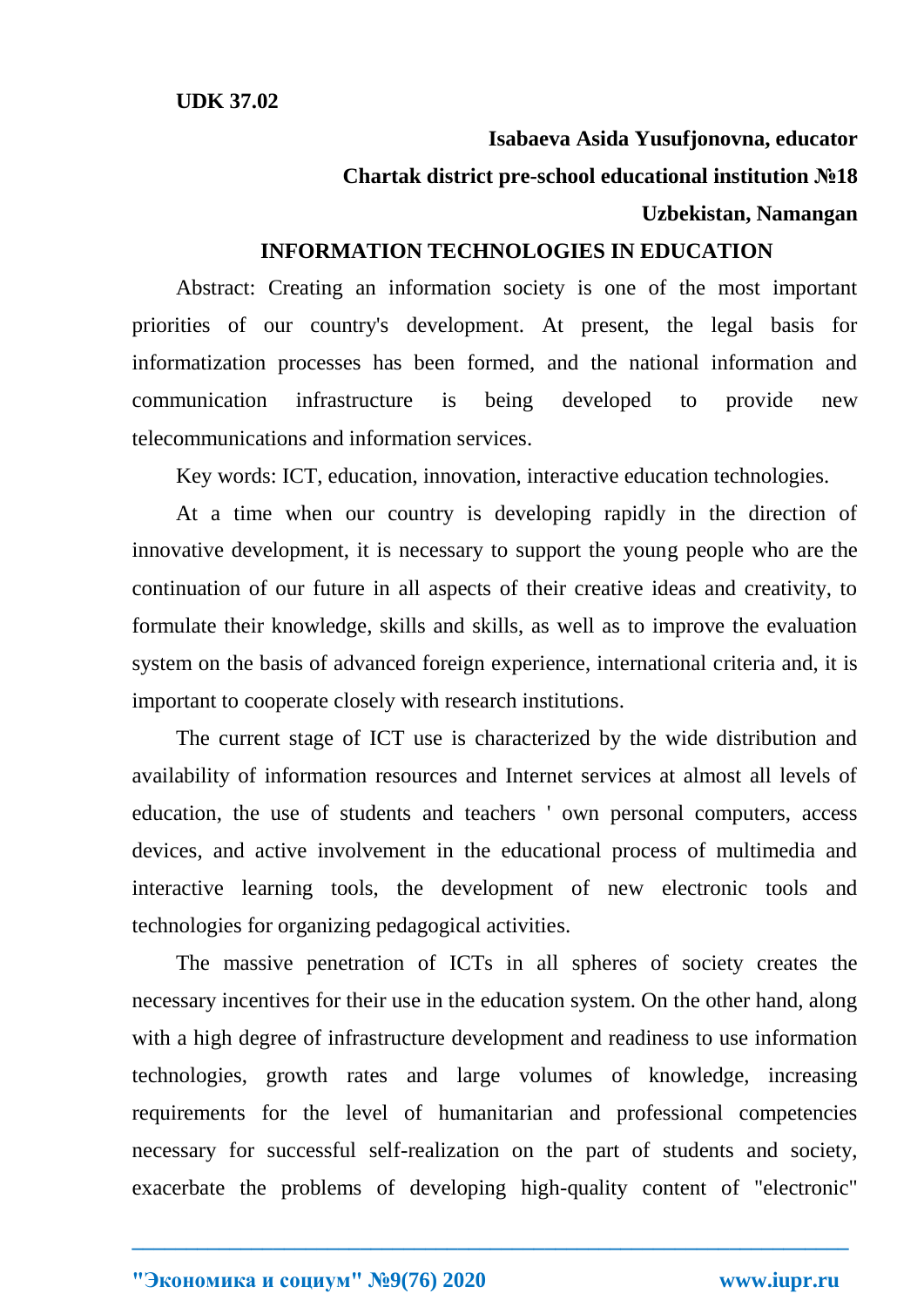education, effective use and staffing of modern technologies, and information security. In conditions of high interest and mass demand on the part of society for "lifelong education" and the requirements for the availability of high-quality and modern education, informatization is one of the key factors in the development of the system.

Our modern society is strongly influenced by new computer technologies that have permeated all areas of our daily life. We exchange information, distribute it and receive it, forming a global information space. But this knowledge is narrow, because learning takes place at the expense of interests in a particular area and it turns out that children are mostly familiar with computer games, social networks. Social networks and other entertainment resources, but they do not have an interest in studying, and sometimes they do not have a proper education. This is due to the fact that education has not had time to adapt to the rigid trends of society and the world as a whole, hence the growing understanding that the traditional scheme of education in the first half of life is morally outdated and needs to be replaced by continuous education and lifelong learning [1].

New forms of education are characterized by interactivity and collaboration in the learning process. New learning theories, student-centered education, and learning without time and space boundaries should be developed. To improve the quality of education, it is also planned to intensively use new educational technologies, approaches to the standardization of which are discussed in detail [2].

At the moment, in many countries, including Uzbekistan, the trend of introducing information technologies in education is only gaining momentum, and often people who do not have a clear idea of modern technologies and often adhere to the old methods of teaching are engaged in implementation. Also, the lack of implementation is due to the fact that a few years ago, primary school teachers were unfamiliar with computer technologies at the right level, due to which they had no idea how to use certain technologies in teaching specific subjects. In most cases, computer lessons were taught by computer science teachers who had little idea how to use information technology in teaching. And also, although there are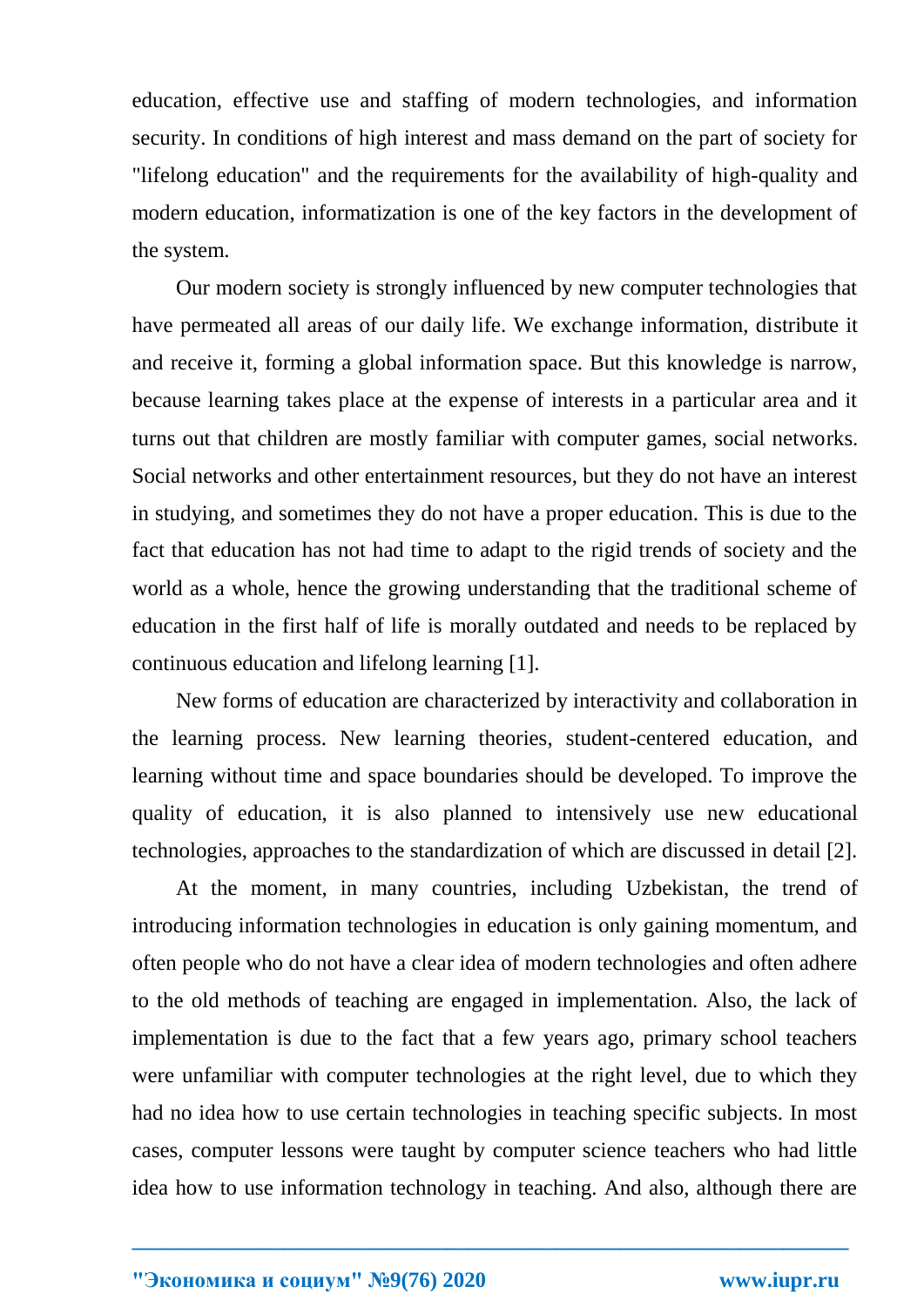computers in schools, not all of its features are fully implemented due to the reasons mentioned earlier. But education goes through the stages of innovation and gradually the staff is replenished with fresh minds with proper education and knowledge in training using information technology.

Computerization of education related to a large-scale innovation plan was only an initial step towards the introduction of computer technology in education because it is not the technology that is important, but its interaction with learning and its role in the context of the education system as a whole. Information technologies bring the possibility and need to change the model of the educational process itself: the transition from reproductive learning – the "overflow" of knowledge from one head to another, from teacher to students – to a creative model (when a life situation or process is modeled in the classroom with the help of new technological and technical support, students under the guidance of the teacher must apply their knowledge, show creative abilities to analyze the simulated situation and develop solutions to the tasks set).

The development of traditional and new technologies should follow the principle of complementarity and mutual correlation, which, in turn, allows us to talk about a fundamentally new dimension of the educational environment – a global dimension that exists in real time and associates the entire set of educational technologies. Today, one of the key characteristics of the educational environment in schools and institutes is the ability of students and teachers to access educational materials stored in the database of the educational institution. In addition to the availability of educational material, the availability of communication with the teacher has become real, you can get advice online or off-line [3], as well as receive individual instructions in the development of a particular subject.

New technologies and learning systems that store the knowledge of an entire library have been used, so, for example, e-books or tablets will gradually replace ordinary books. School education gradually acquires hardware-based learning, when each student individually can observe the progress of solving a problem on a tablet and, if necessary, view it as many times as it takes to master the program,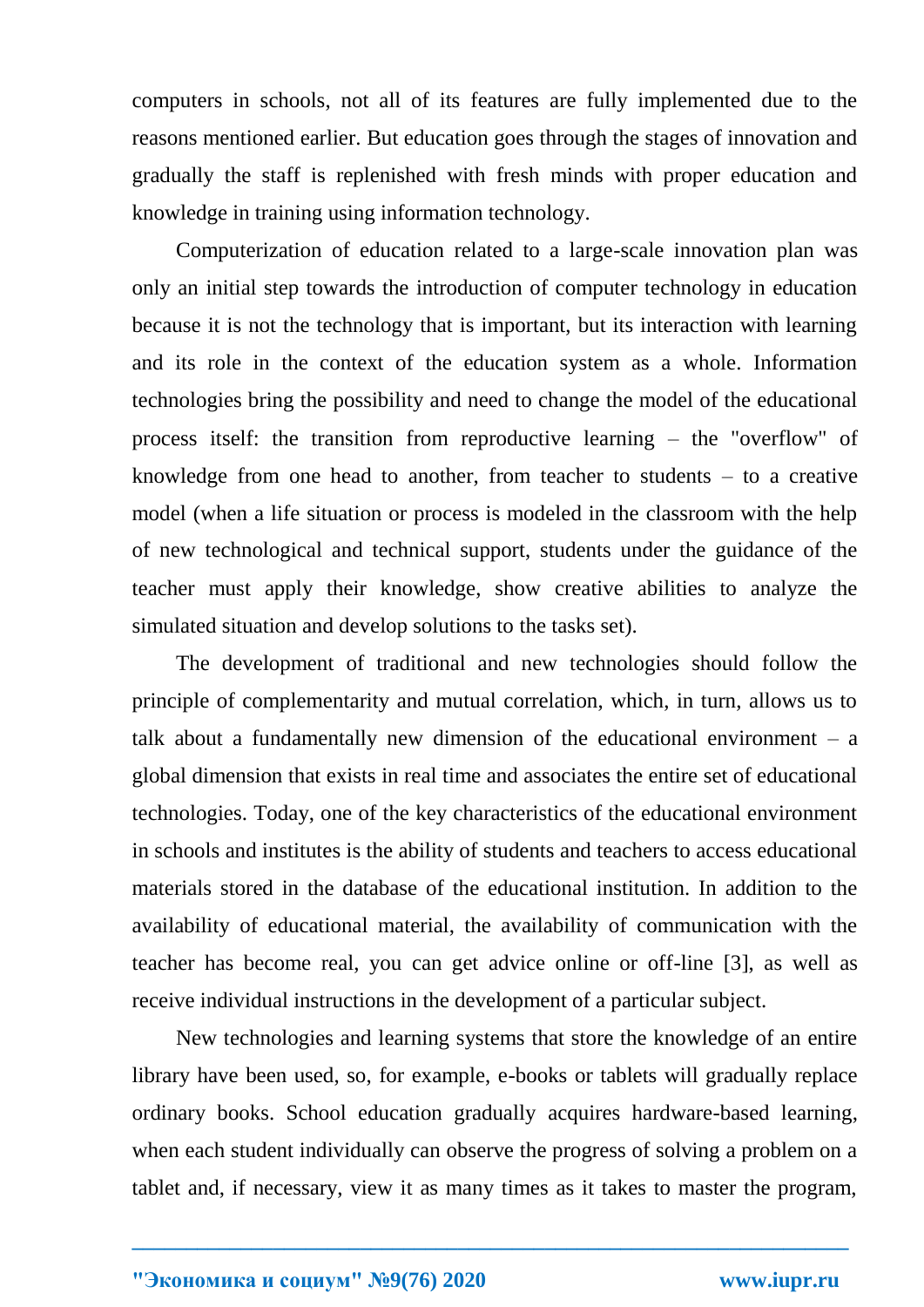and not constantly keep up with the teacher who works with the audience as a whole. This increases the assimilation of the material at times, and teachers easily monitor the progress of students and then change the material individually for each of them [4-6]. Naturally, this practice is not yet widespread, because we need to radically change the education system as a whole. But already in many countries, "test" educational institutions have begun to fall, which show a significant increase in the assimilation of information and contribute to the creative and social development of the student. We are now on the threshold of a new era of learning. In the near future, when the introduction of information technologies will allow students to freely acquire knowledge, anytime and anywhere will change the concept of education in general. Anyone will be able to get the knowledge they need, there will be no problems with places in an educational institution because schools and universities in the usual sense will gradually disappear, for example, several hundred thousand students can easily study in an educational institution.

The development of virtual reality will allow you to record the surrounding space, while there will be no need to be "physically" present at lectures and a strictly fixed schedule of lectures. The ability to access any knowledge instantly from anywhere will lead to widespread home - based learning. The main function of an educational institution is to change from "provide education" to "check the availability of acquired knowledge and issue a diploma".

Therefore, in order for the teacher to organize the lesson process well, it is necessary not only to be educated, but also to have a good pedagogical skill and pedagogical techniques. He should know when and how to influence the student, at the same time by making effort and seek ways to achieve more results.

Asking a question is also an art, the teacher must understand it deeply and be able to absorb it to the students as well. Fur is a kind of incomprehensible thoroughness in the question, which calls the readers to search, to the reading of the work.

Interaction pedagogy creates an atmosphere of solidarity, trust, mutual assistance, creative cooperation between the teacher and the reader. This, in turn,